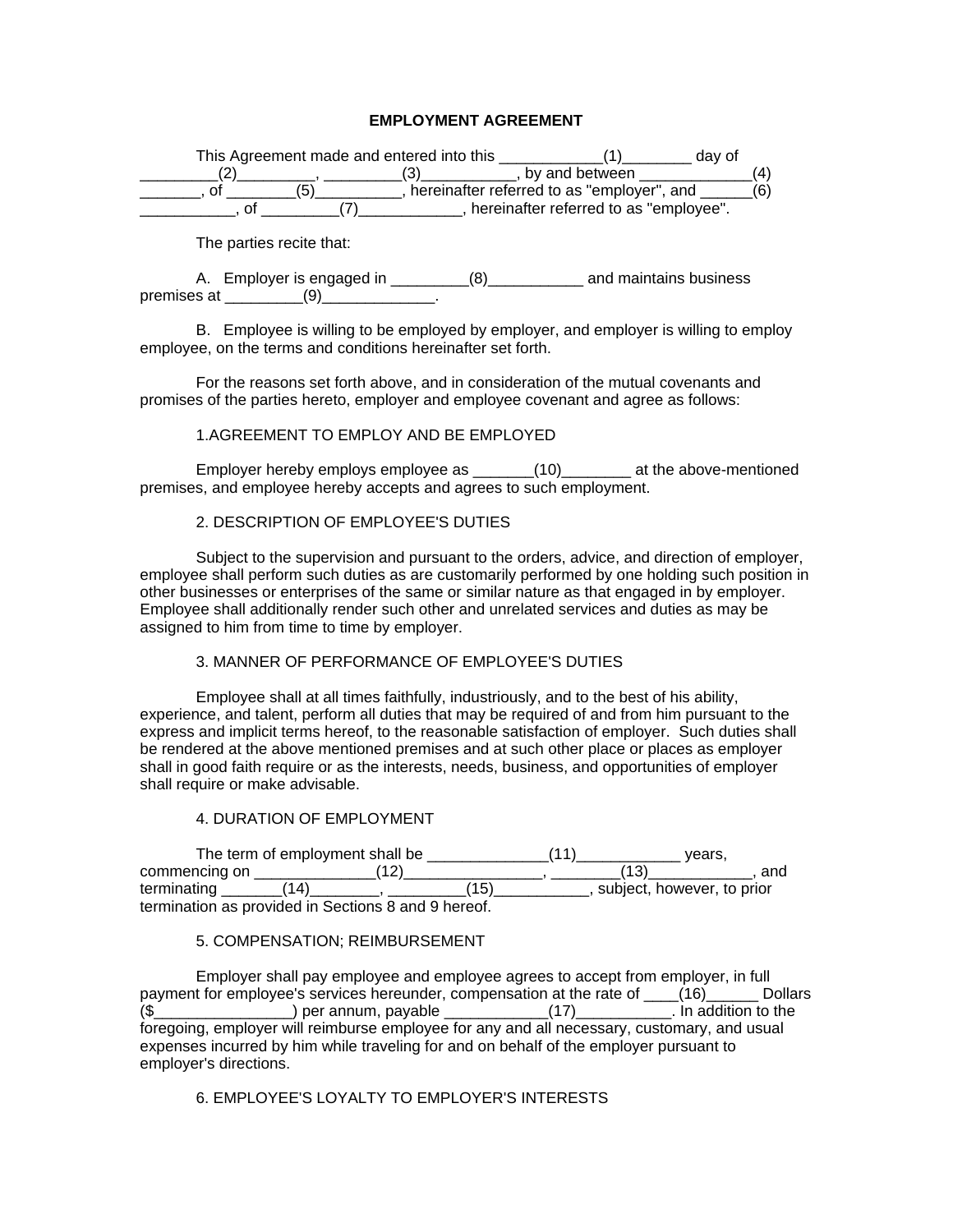Employee shall devote all of his time, attention, knowledge, and skill solely and exclusively to the business and interests of employer, and employer shall be entitled to all benefits, emoluments, profits, or other issues arising from or incident to any and all work, services, and advice of employee. Employee expressly agrees that during the term hereof he will not be interested, directly or indirectly, in any form, fashion, or manner, as partner, officer, director, stockholder, advisor, employee, or in any other form or capacity, in any other business similar to employer's business or any allied trade, except that nothing herein contained shall be deemed to prevent or limit the right of employee to invest any of his surplus funds in the capital stock or other securities of any corporation whose stock or securities are publicly owned or are regularly traded on any public exchange, nor shall anything herein contained by deemed to prevent employee from investing or limit employee's right to invest his surplus funds in real estate.

### 7. NONDISCLOSURE OF INFORMATION CONCERNING BUSINESS

Employee will not at any time, in any fashion, form, or manner, either directly or indirectly divulge, disclose, or communicate to any person, firm, or corporation in any manner whatsoever any information of any kind, nature, or description concerning any matters affecting or relating to the business of employer, including, without limitation, the names of any its customers, the prices it obtains or has obtained, or at which it sells or has sold its products, or any other information concerning the business of employer, its manner of operation, or its plans, processes, or other date of any kind, nature, or description without regard to whether any or all of the foregoing matters would be deemed confidential, material, or important.

The parties hereby stipulate that, as between them, the foregoing matters are important, material, and confidential, and gravely affect the effective and successful conduct of the business of employer, and its good will, and that any breach of the terms of this section is a material breach of this agreement.

#### 8. OPTION TO TERMINATE ON PERMANENT DISABILITY OF EMPLOYEE

Notwithstanding anything in this agreement to the contrary, employer is hereby given the option to terminate this agreement in the event that during the term hereof employee shall become permanently disabled, as the term "permanently disabled" is hereinafter fixed and defined. Such option shall be exercised by employer giving notice to employee by registered mail, addressed to him in care of employer at the above stated address, or at such other address as employee shall designate in writing, of its intention to terminate this agreement on the last day of the month during which such notice is mailed. On the giving of such notice this agreement and the term hereof shall cease and come to an end on the last day of the month in which the notice is mailed, with the same force and effect as if such last day of the month were the date originally set forth as the termination date. For purposes of this agreement, employee shall be deemed to have become permanently disabled if, during any year of the term hereof, because of ill health, physical or mental disability, or for other causes beyond his control, he shall have been continuously unable or unwilling or have failed to perform his duties hereunder for thirty (30) consecutive days, or if, during any year of the term hereof, he shall have been unable or unwilling or have failed to perform his duties for a total period of thirty (30) days, whether consecutive or not. For the purposes hereof, the term "any year of the term hereof" is defined to mean any period of 12 calendar months commencing on the first day of \_\_\_\_\_\_\_\_\_\_\_(18)\_\_\_\_\_\_\_\_\_\_ and terminating on the last day of \_\_\_\_\_\_\_\_\_\_(19)\_\_\_\_\_\_\_\_\_\_\_\_\_ of the following year during the term hereof.

## 9. DISCONTINUANCE OF BUSINESS AS TERMINATION OF EMPLOYMENT

Anything herein contained to the contrary notwithstanding, in the event that employer shall discontinue operations at the premises mentioned above, then this agreement shall cease and terminate as of the last day of the month in which operations cease with the same force and